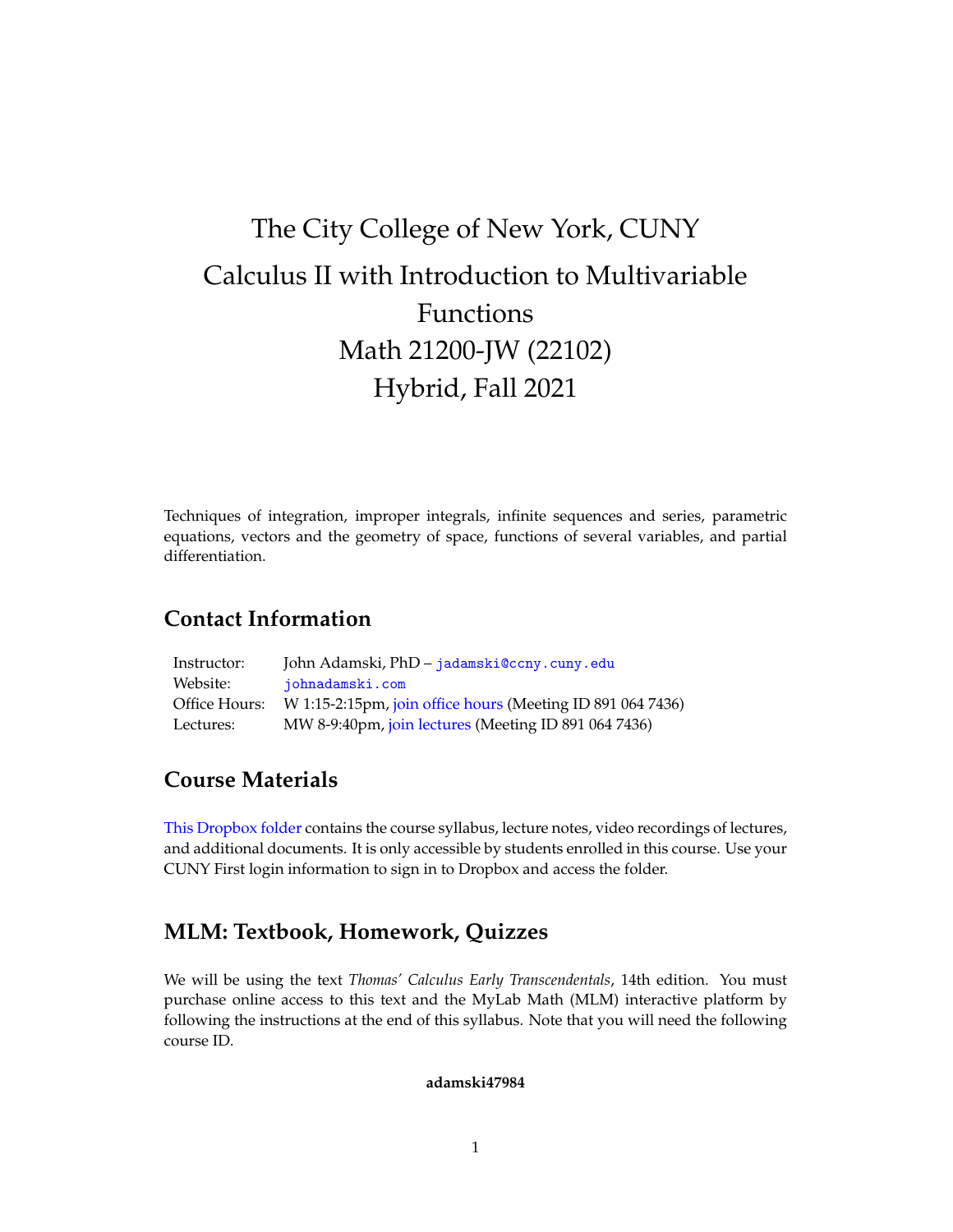Daily homeworks and biweekly quizzes will be accessed and submitted through MLM. Homework from each section of the text will be posted on the day that section is covered in lecture, and it will be due at the beginning of the next class. It is important that you keep up with this pace and do not fall behind. However, late homework submissions will still be accepted. On days when a quiz is scheduled (see course schedule below), the quiz will be timed (20 minutes) and will only be accessible during the first 25 minutes of lecture. During these online quizzes, you are expected to remain in our class Zoom meeting with your camera on and angled in way such that your face, hands, and entire desk area are visible.

#### **Exams**

Currently midterm and final examinations are intended to be in-person (see course schedule below). However, due to ramifications of the ongoing COVID-19 pandemic, it is possible that other examination methods may be required. This course may use online examination methods, may give some examinations as oral exams, and may require the use of video cameras during exams. If online examinations are given, the exams will be given during class on Blackbooard. At the department's or the instructor's discretion, any makeup exam, including a makeup final, may be administered as an oral examination carried out either in-person or using video-conferencing software (such as Zoom).

## **Grades**

Your course grade will calculated twice, using the following two rubrics. I will submit to the registrar the better grade.

| Rubric A                                                                              | Rubric B                                                              |
|---------------------------------------------------------------------------------------|-----------------------------------------------------------------------|
| 10% Homework<br>$20\%$ Quizzes (top 5 out of 6)<br>30% Midterm Exam<br>40% Final Exam | $20\%$ Quizzes (top 5 out of 6)<br>35% Midterm Exam<br>45% Final Exam |

### **Attendance**

Students are expected to attend all lectures. It is your responsibility to know what happens in class. The best way to fulfill this obligation is to come to every class meeting. I will take attendance (automated with Zoom) because I have a duty to maintain accurate records relating to our course.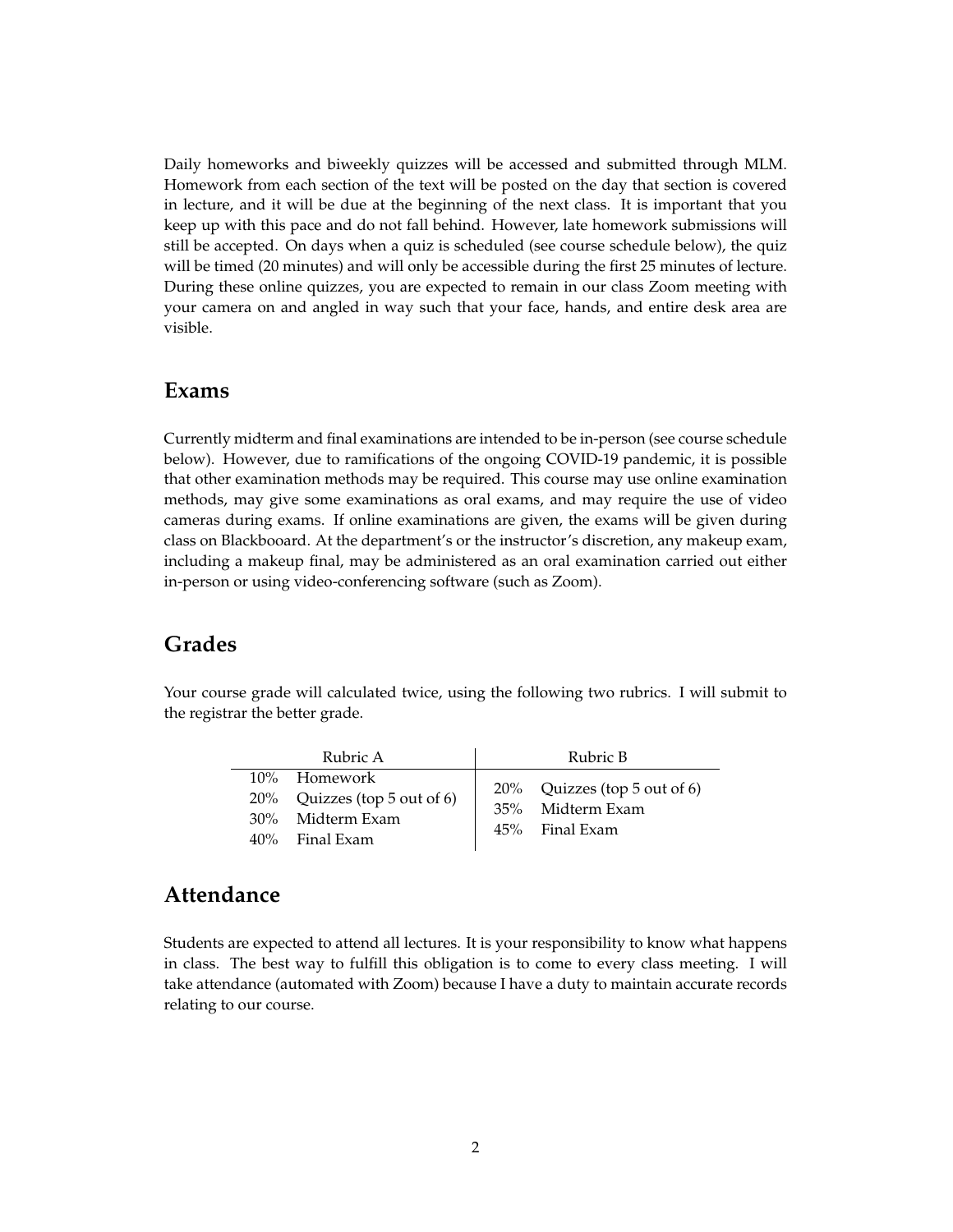# **Academic Integrity**

From [The City College of New York's website:](https://www.ccny.cuny.edu/about/integrity)

Academic integrity is an essential part of the pursuit of truth, and of your education. We are all are all responsible for maintaining academic integrity at City College – it is the rock on which the value of your degree is built.

If you cheat on a test or plagiarize by using someone else's work or ideas, you defeat the purpose of your education. In addition, academic dishonesty is prohibited in the City University of New York, and is punishable by failing grades, suspension and expulsion.

**All inceidents of suspected cheating will be reported.**

# **Disabilities**

Under the Americans with Disabilities Act, all members of the campus community are entitled to equal access to the programs and activities of The City College of New York. If you have (or think that you might have) a disability that may impact your participation in the activities, coursework, or assessment of this course, you may be entitled to accommodations through the AccessAbility Center/Student Disability Services. You can contact them at 212-650-5913, or at [disabilityservices@ccny.cuny.edu.](mailto:disabilityservices@ccny.cuny.edu)

Whether or not you have documentation for accommodations, your success in this class is important to me. If there are aspects of this course that are not accessible to you, please let me know as soon as possible so that we can work together to develop strategies to meet both your needs and the requirements of the course.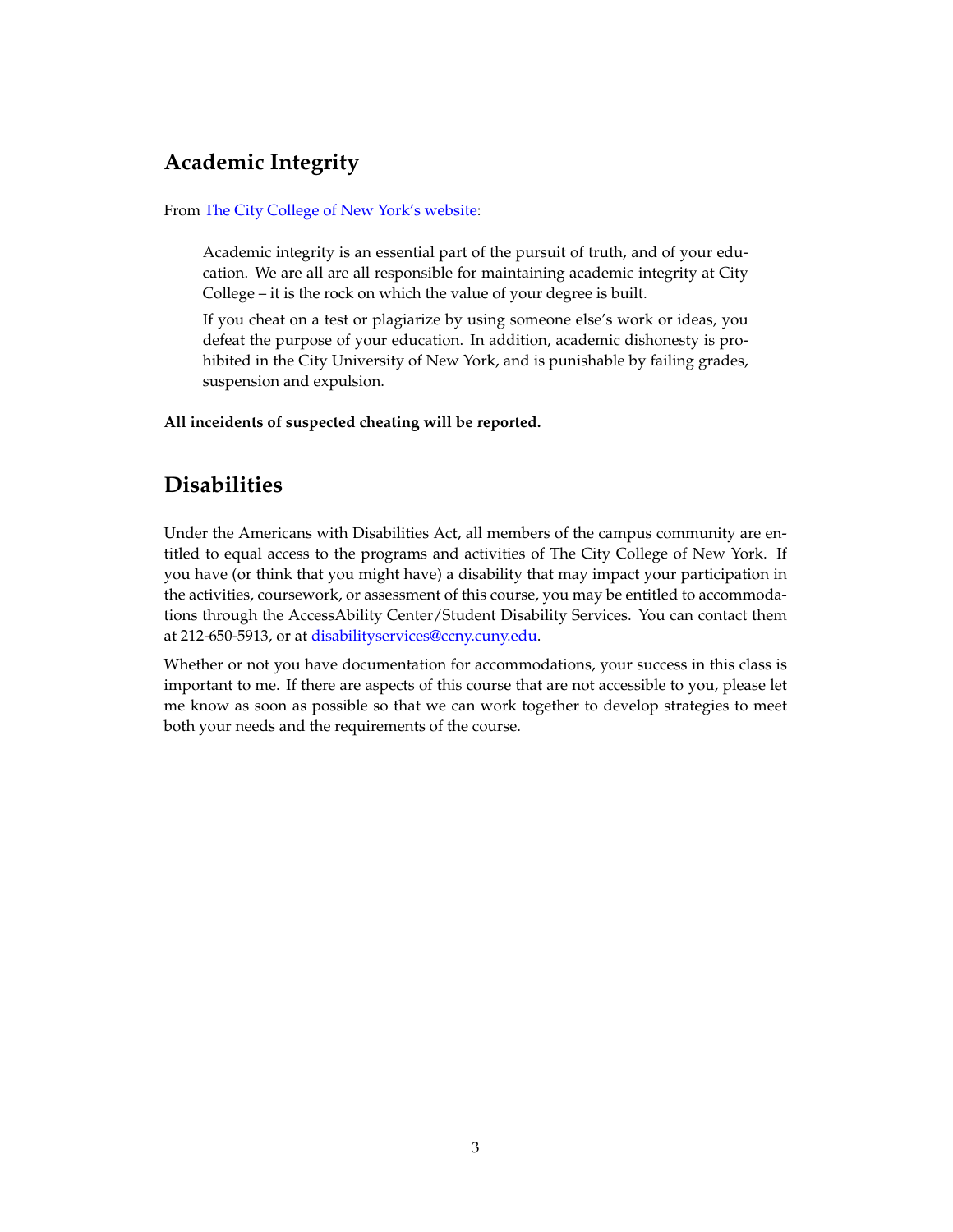# **Course Schedule**

| Day   | <b>Date</b> | <b>Agenda</b>                                                              |
|-------|-------------|----------------------------------------------------------------------------|
| 1     | 8/25        | Welcome, 7.1 The Logarithm Defined as an Integral                          |
| 2     | 8/30        | 7.3 Hyperbolic Functions, 8.1 Using Basic Integration Formulas             |
| 3     | 9/1         | 8.1 continued, 8.2 Integration by Parts                                    |
| 4     | 9/13        | Quiz 1 (7.1, 7.3, 8.1-2), 8.3 Trigonometric Integrals                      |
| 5     | 9/20        | 8.4 Trigonometric Substitution                                             |
| 6     | 9/22        | 8.5 Integration of Rational Functions by Partial Fractions                 |
| 7     | 9/27        | Quiz 2 (8.3-5), 8.7 Numerical Integration                                  |
| 8     | 9/29        | 8.8 Improper Integrals                                                     |
| 9     | 10/4        | 10.1 Sequences                                                             |
| 10    | 10/6        | 10.2 Infinite Series                                                       |
| 11    | 10/13       | Quiz 3 (8.7-8, 10.1-2), 10.3 The Integral Test                             |
| 12    | 10/18       | 10.4 The Comparison Tests                                                  |
| 13    | 10/20       | 10.5 Absolute Convergence, the Ratio and Root Tests                        |
| 14    | 10/25       | Quiz 4 (10.3-5), 10.6 Alternating Series and Conditional Convergence       |
| 15    | 10/27       | 10.7 Power Series                                                          |
| 16    | 11/1        | 10.8 Taylor and Maclaurin Series, 10.9 Convergence of Taylor Series        |
| 17    | 11/3        | Overflow/Review                                                            |
| 18    | 11/8        | In-person Midterm Exam, 8-9:40pm, room MR3 (all sections listed above)     |
| 19    | 11/10       | 10.10 Applications of Taylor Series, 11.1 Parametrizations of Plane Curves |
| 20    | 11/15       | 11.3 Polar Coordinates                                                     |
| 21    | 11/17       | 12.1 Three-Dimensional Coordinate Systems                                  |
| 22    | 11/22       | Quiz 5 (10.10, 11.1, 11.3, 12.1), 12.2 Vectors                             |
| 23    | 11/24       | 12.3 The Dot Product (omit work), 12.4 The Cross Product                   |
| 24    | 11/29       | 12.5 Lines and Planes in Space                                             |
| 25    | 12/1        | 12.6 Cylinders and Quadric Surfaces                                        |
| 26    | 12/6        | Quiz 6 (12.2-6), 14.1 Functions of Several Variables                       |
| 27    | 12/8        | 14.2 Limits and Continuity in Higher Dimensions                            |
| 28    | 12/13       | 14.3 Partial Derivatives                                                   |
| Final | <b>TBD</b>  | In-person Final Exam, when and where TBD (all sections listed above)       |